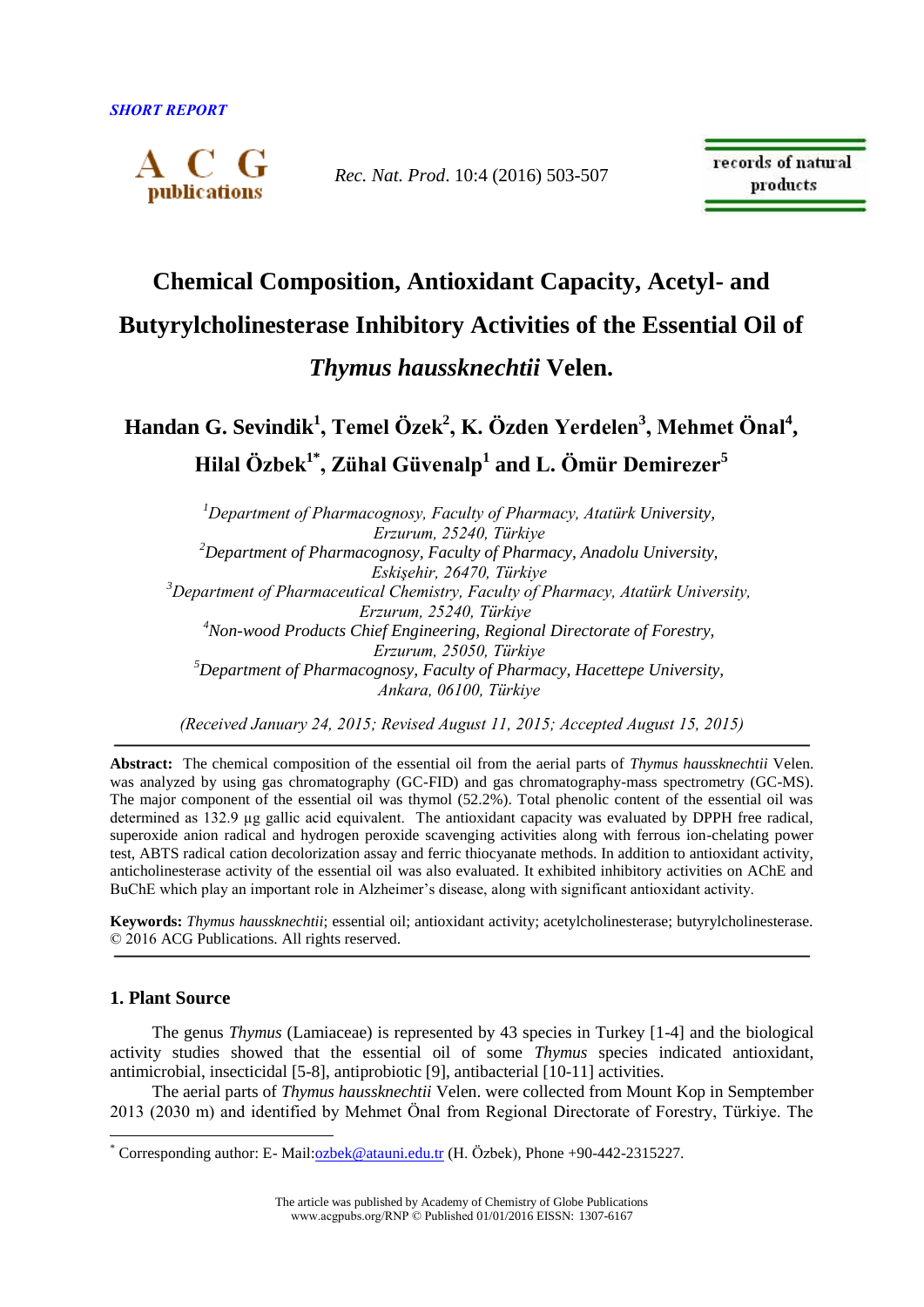voucher specimen (AUEF 1001) has been deposited in the herbarium of the Faculty of Pharmacy, Atatürk University, Erzurum, Türkiye.

## **2. Previous Studies**

A few study have been carried out on the chemical composition of the essential oil of *T. haussknechtii* which were collected from different places of Turkey and exhibited different chemical profiling [7, 12-14]. The main constituents of the oil of *T. haussknechtii* collected from Erzincan were reported as 1,8-cineole (23.6%), *trans*-verbenol (6.6%), camphor (6.12%) and caryophyllene oxide (6%). Furthermore, its antioxidant activity was determined by means of the DPPH radical-scavenging method and at 1000 μg/mL concentration of the essential oil  $35.11 \pm 0.22$  % DPPH was scavenged [7]. The essential oil of *T. haussknechtii* collected from Elazığ province was found to possess linalool (19.9%) and borneol (10.3%) as major components [13]. Finally, 1,8-cineole (23.6%) was designated as the main constituent in the oil of *T. haussknechtii* collected from Elazığ Harput-Ankuzubaba Mountain [14].

# **3. Present Study**

*Chemical composition of the essential oil:* Hydrodistillation of the aerial parts of *T. haussknechtii* collected from Kop Mount, gave light yellow oil with 1.34% (w/w) yield. The essential oil composition was analyzed by GC-FID and GC-MS. Forty nine components constituting 99.6% of the essential oil were identified. Thymol was the main constituent of *T. haussknechtii* essential oil with 52.2% of the total oil composition. All components of the essential oil identified by GC and GC–MS analyses were listed in Table 1 along with their relative retention indices and their percentage composition.

GC analysis of the essential oil was carried out on Agilent 5975 GC-MSD system and Agilent 6890N GC system with flame ionization detector (FID) and a HP-Innowax FSC column (60 m x 0.25 mm, 0.25 um film thickness). Helium was used as a carrier gas at 0.8 mL/min. The injector and detector temperatures were 250°C and 300°C, respectively. GC oven temperature was at 60°C for 10 min, then programmed to 220°C at a rate of 4°C/min and kept in this temperature for 10 min and finally programmed to 240 $\degree$ C at a rate of 1 $\degree$ C/min with a final hold time of 80 min. The split ratio was 40:1. Mass spectrums were taken at 70 eV and mass range was from *m/z* 35 to 450. In order to obtain same elution order with GC-MS, simultaneous injection was done by using the same column and appropriate operational conditions.

In consideration of previous studies, the major constituents of *T. haussknechtii* oils from different localities were found to be 1,8-cineole, *trans*-verbenol, camphor, caryophyllene oxide, linalool and borneol in the range of 6-23.6%. However, the main component of our essential oil was thymol with a high amount (52.2%). These results indicates that geographical location, collection season and environmental factors may be the reason of these variations in the essential oil composition with important quantitative differences [6-7,12-14].

*Total phenolic content of the essential oil:* Total phenolic content of the essential oil was determined according to the Folin–Ciocalteu's method [15] using gallic acid as a standard phenolic compound. Total phenolic content of the essential oil was calculated by using the equation that was obtained from the standart gallic acid graph (Figure S1).  $132.9 \pm 0.2$  µg gallic acid equivalent of phenolic compounds were detected in 1 mg of the essential oil.

*Antioxidant activity tests:* Antioxidant activity was evaluated on six tests: DPPH free radical scavenging activity [16], ferrous ion-chelating power test [17], ABTS radical cation decolorization assay [18], superoxide anion radical scavenging activity [19], total antioxidant activity by ferric thiocyanate method [20], hydrogen peroxide scavenging activity [21], which were carried out as described in the literatures. The scavenging effect of the essential oil of *T. haussknechtii*, thymol as the major component of the essential oil and reference compound trolox on DPPH, ABTS,  $H_2O_2$  and superoxide radical were evaluated.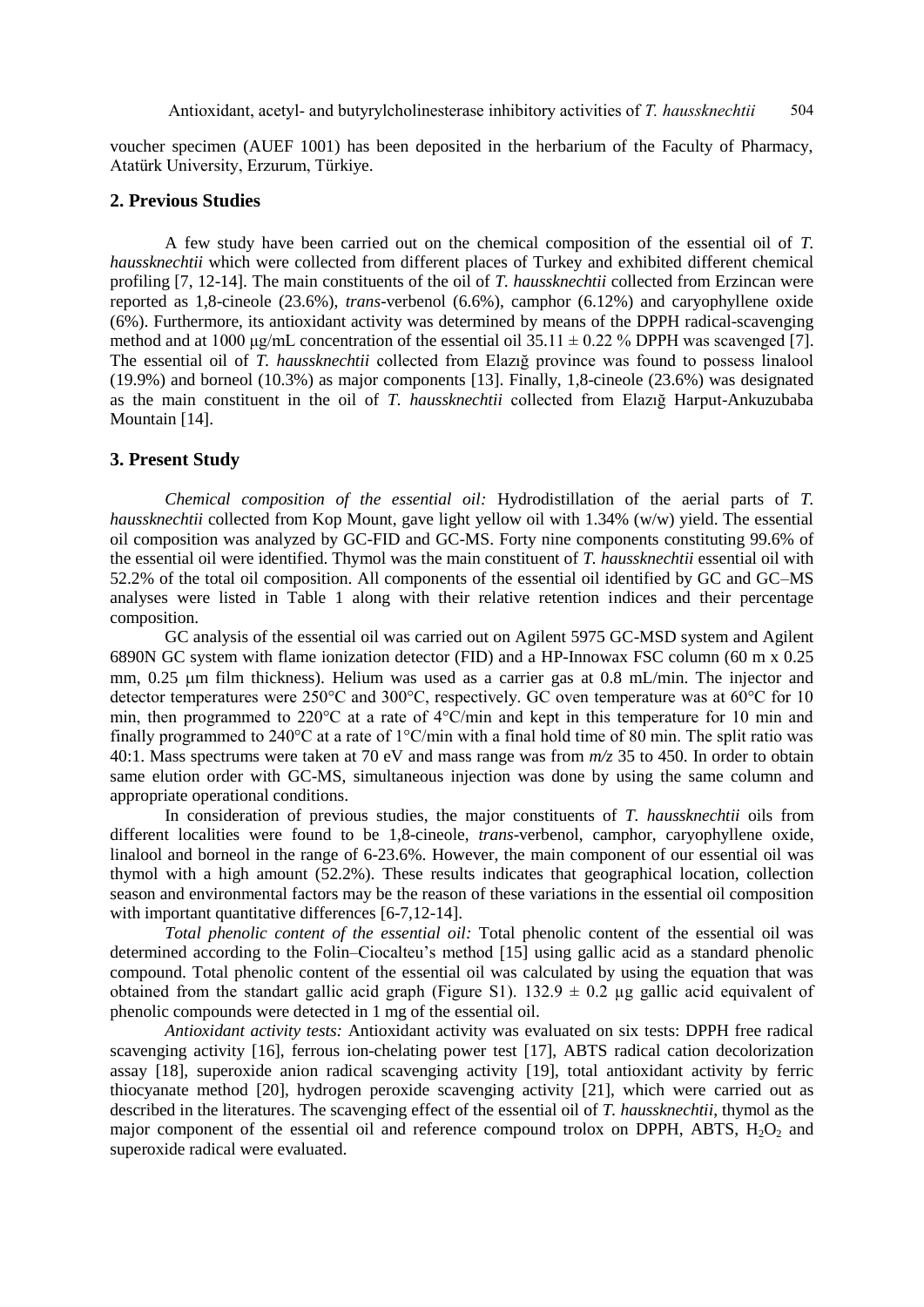|                                             | 1, <i>I vuvvo otvi vu</i> v |                  |
|---------------------------------------------|-----------------------------|------------------|
| Compound                                    | RRI <sup>a</sup>            | $\overline{0/6}$ |
| Tricyclene                                  | 1014                        | $t^c$            |
| $\alpha$ -Pinene                            | 1032                        | 0.7              |
| $\alpha$ -Thujene                           | 1035                        | 0.7              |
| Camphene                                    | 1076                        | 0.5              |
| $\beta$ -Pinene                             | 1118                        | 0.3              |
| Sabinene                                    | 1132                        | 0.1              |
| $\delta$ -3-Carene                          | 1159                        | t                |
| Myrcene                                     | 1174                        | 0.8              |
| $\alpha$ -Terpinene                         | 1188                        | 0.9              |
| Limonene                                    | 1203                        | 0.3              |
| 1,8-Cineole                                 | 1213                        | 4.6              |
| $\gamma$ -Terpinene                         | 1255                        | 6.6              |
| 3-Octanone                                  | 1266                        | 0.1              |
| $p$ -Cymene                                 | 1280                        | 16.6             |
| Terpinolene                                 | 1290                        | 0.2              |
| 3-Octanol                                   | 1393                        | 0.1              |
| $\alpha$ , <i>p</i> -Dimethylstyrene        | 1452                        | t                |
| 1-Octen-3-ol                                | 1452                        | 0.4              |
| trans-Sabinene hydrate                      | 1474                        | 0.3              |
| $\alpha$ -Copaene                           | 1497                        | t                |
| $\beta$ -Bourbonene                         | 1535                        | 0.1              |
| cis-Sabinene hydrate acetate                | 1542                        | 0.2              |
| <i>trans-p-Menth-2-en-1-ol</i>              | 1571                        | 0.2              |
| $\beta$ -Ylangene                           | 1589                        | 0.1              |
| Bornyl acetate                              | 1590                        | 0.3              |
| Terpinen-4-ol                               | 1611                        | 1.6              |
|                                             | 1612                        | 0.7              |
| $\beta$ -Caryophyllene                      | 1638                        |                  |
| $cis$ -p-Menth-2-en-1-ol                    | 1682                        | t<br>0.2         |
| $\delta$ -Terpineol                         |                             | 0.2              |
| trans-Verbenol                              | 1683<br>1704                | 0.1              |
| $\nu$ -Muurolene                            |                             |                  |
| $\alpha$ -Terpineol                         | 1706                        | 0.7              |
| <b>Borneol</b>                              | 1719                        | 2.2              |
| Germacrene D                                | 1726                        | 0.2              |
| $\beta$ -Bisabolene                         | 1741                        | 0.4              |
| cis-Piperitol                               | 1758                        | t                |
| $\delta$ -Cadinene                          | 1773                        | 0.1              |
| $\nu$ -Cadinene                             | 1776                        | t                |
| Cumin aldehyde                              | 1802                        | t                |
| cis-Calamenene                              | 1853                        | t                |
| $p$ -Cymen-8-ol                             | 1864                        | 0.2              |
| Thymol acetate                              | 1867                        | 0.4              |
| $(E)$ -Nerolidol                            | 2050                        | 0.3              |
| Humulene epoxide-II                         | 2071                        | 1.9              |
| Cumin alcohol                               | 2113                        | 0.1              |
| Isothymol (=2-Isopropyl-4-methyl phenol)    | 2181                        | 0.2              |
| Thymol                                      | 2198                        | 52.2             |
| Isocarvacrol (=4-Isopropyl-2-methyl phenol) | 2221                        | 0.2              |
| Carvacrol                                   | 2239                        | 3.6              |
|                                             | <b>Total</b>                | 99.6             |

**Table 1**. Chemical composition of the essential oil of *T. haussknecthii.*

*<sup>a</sup> Relative retention indices (RRI) calculated against n-alkanes.* 

*b Pretative retention mattes (KIT), calculated against transmits.*<br><sup>b</sup> The contents (%) of the individual components were calculated based on the peak area (FID response). *c c*  $\frac{1}{c}$  *t:* Trace (< 0.1 %).

As shown in Table 2, the essential oil had significant scavenging effect on ABTS,  $H_2O_2$  and superoxide radical at 60 µg/mL with percentage inhibition of 100, 100 and 77.20%, when compared with that of thymol 97.08, 93.27, 61.72% and trolox 97.89, 81.72, 61.36%, respectively. Fe<sup>2+</sup> chelating ability of the essential oil and thymol at 60 µg/mL were determined as 17.33 and 21.42%. The total antioxidant activity of the essential oil and thymol were measured by the inhibition of lipid peroxidation with percentage inhibition of 41.44 and 42.24% which were comparable to that of the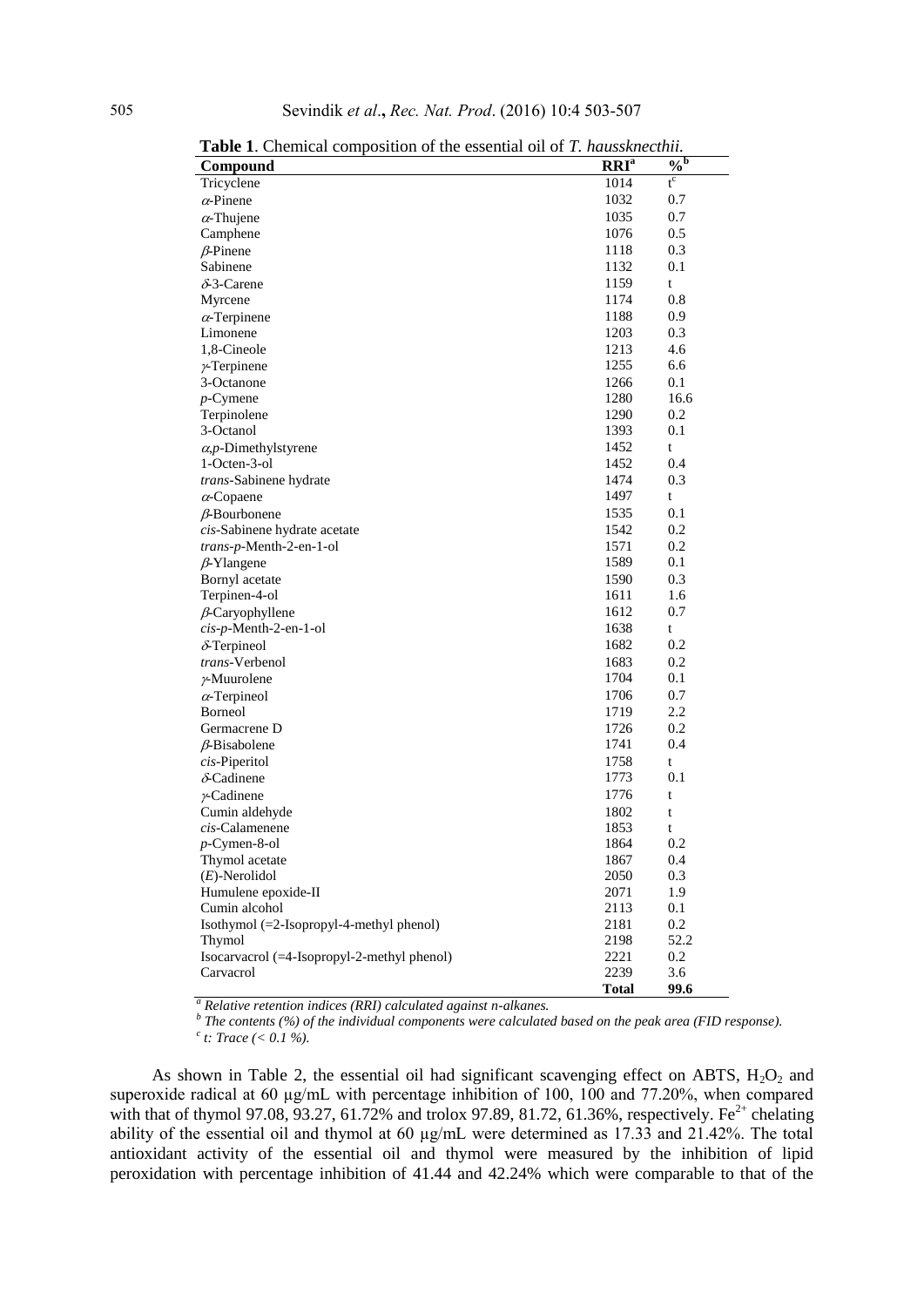standard compound (44.71%). According to the present study, the essential oil of *T. haussknechtii* was found to be an effective antioxidant according to different *in vitro* assays when it was compared to standard antioxidant compound trolox. The effect was considered to be due to its major component thymol which could play an important role in the antioxidant activity because of its phenolic structure [11].

|                                              |                      | Inhibition $(\%)^a$ |                  |
|----------------------------------------------|----------------------|---------------------|------------------|
|                                              | <b>Essential Oil</b> | <b>Thymol</b>       | <b>Trolox</b>    |
| ABTS radical cation decolorization activity  | $100.00 \pm 0$       | $97.08 \pm 1.01$    | $97.89 \pm 0.21$ |
| DPPH free radical scavenging activity        | $3.24 \pm 1.81$      | $23.66 \pm 0.29$    | $45.92 \pm 0.32$ |
| Ferrous ion chelating activity               | $17.33 \pm 2.43$     | $21.42 \pm 0.68$    | $59.83 \pm 0.19$ |
| Superoxide anion radical scavenging activity | $77.20 \pm 1.17$     | $61.72 \pm 1.42$    | $61.36 \pm 1.03$ |
| Total antioxidant activity                   | $41.44 \pm 0.52$     | $42.24 \pm 1.15$    | $44.71 \pm 1.27$ |
| $H_2O_2$ scavenging activity                 | $100.00 \pm 0$       | $93.27 \pm 0.84$    | $81.72 \pm 0.41$ |

 **Table 2.** Antioxidant activity of the essential oil of *T. haussknechtii* at 60 µg/mL*.*

*<sup>a</sup> % inhibition (means ± SD)*

*The microplate assay for anticholinesterase activity:* Inhibitory activities of AChE and BuChE of the essential oil were evaluated by colorimetric Ellman's method [22] with some modifications using commercially available neostigmine bromide as the reference compound [23]. In this study, the essential oil of *T. haussknechtii* showed anticholinesterase activity against acetylcholinesterase with 57.33% and butyrylcholinesterase with 40.11% inhibition at 25 µg/mL concentration (Table 3). The essential oil obtained from *T. haussknechtii* was rich in thymol (52.2%) and thymol exhibited strong acetyl- (83.0%) and butyrylcholinesterase (98.0%) inhibitory activities. Therefore, the anticholinesterase activity of the essential oil could be attributed to its major constituent thymol [24]. We present the first report on anticholinesterase activity of the essential oil of *T. haussknechtii* in this study.

| Table 3. In vitro AChE and BuChE inhibition of the essential oil of T. haussknechtii at 25 µg/mL. |  |
|---------------------------------------------------------------------------------------------------|--|
|---------------------------------------------------------------------------------------------------|--|

|                      | $AChEa(\%)$      | $BuChE^b$ (%)    |  |
|----------------------|------------------|------------------|--|
| <b>Essential oil</b> | $57.33 \pm 3.05$ | $40.11 \pm 2.08$ |  |
| <b>Thymol</b>        | $83.0 \pm 0.11$  | $98.0 \pm 1.38$  |  |
| Neostigmine bromide  | $100 \pm 0$      | $100 \pm 0$      |  |
|                      |                  |                  |  |

<sup>*a*</sup> 50% inhibitory concentration (means  $\pm$  SD of three experiments) of AChE.

*b 50% inhibitory concentration (means ± SD of three experiments) of BuChE.*

It can be concluded that the essential oil of *T. haussknechtii* possess strong antioxidant effect and anticholinesterase activity which may be due to its high phenolic content. These results indicate that *T. haussknechtii* could be a good source for natural antioxidants which were very important in prevention of many disease and protection of health.

#### **Supporting Information**

Supporting Information accompanies this paper on<http://www.acgpubs.org/RNP>

#### **References**

- [1] J. Jalas (1982). *Thymus* L., In: Flora of Turkey and East Aegean Islands, ed: P. H. Davis, University Press, Edinburgh, pp.349-382.
- [2] J. Jalas (1988). *Thymus* L., In: Flora of Turkey and East Aegean Islands, eds: P. H. Davis, R. R. Mill and K. Tan, University Press, Edinburgh, pp.209-210.
- [3] H. Duman (2000). *Thymus* L., In: Flora of Turkey and East Aegean Islands, eds: A. Güner, N. Özhatay, T. Ekim and K. H. C. Başer, University Press, Edinburgh, pp.209.
- [4] A. Güner, S. Aslan, T. Ekim, M. Vural and M. T. Babaç (2012). Türkiye Bitkileri Listesi (Damarlı Bitkiler). Nezahat Gökyiğit Botanik Bahçesi ve Flora Araştırmaları Derneği Yayını, İstanbul.